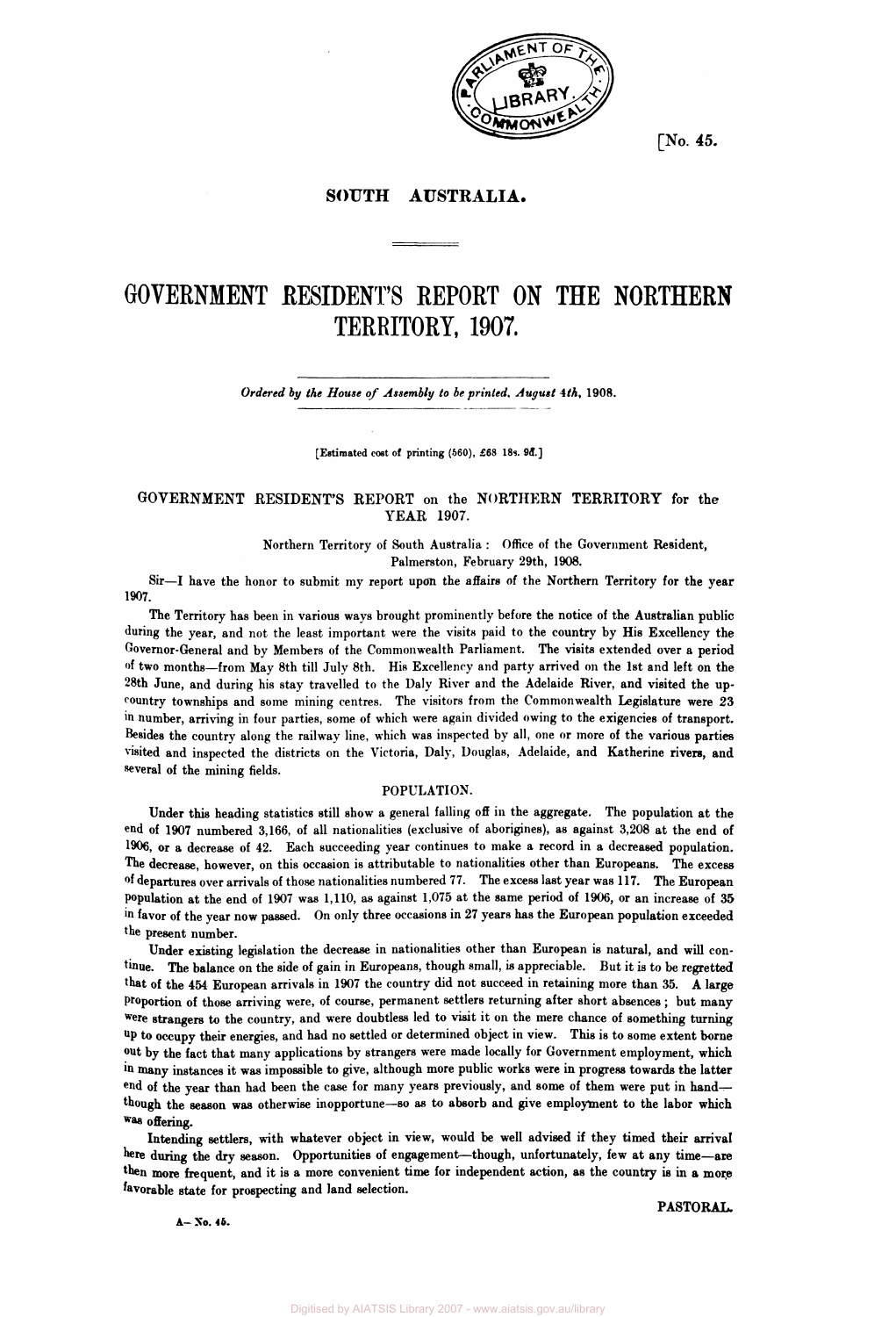**Considerable repairs are required during this year to the Katherine River Crossing. The road from Mount Todd to Katherine is in a bad state, and would cost a great deal to repair. It is proposed, therefore, as soon as rains permit, to cut another road which will, at the same time, be cheaper and will lessen the distance by several miles.** 

**Of the more important works undertaken during the year were the construction of a high-water landing at the West Arm and the dismantling of two iron houses at Yam Creek—one for erection at Pine Creek as a local court and warden's office and quarters, the other for erection at the Palmerston Hospital to supply much-needed additional accommodation. Tenders for these or kindred works were called for, but on examination were found to be excessive. The work has, therefore, been carried on by day labor.** 

**The need is felt of an experienced man to compute estimates for and supervise the construction of all public works. This duty has been performed in recent years by the Chief Warden, to the great disadvantage of the proper and prompt performance of his other duties. What is wanted is a practical and experienced working contractor, with a gift of managing and instructing workmen.** 

**In the dry season of the year unskilled European labor was at times scarce, but directly the wet set in there was an over-supply.** 

**Skilled European labor has been at most times difficult to obtain, the reason no doubt being that there is not sufficient work to provide continuous employment.** 

### **ABORIGINES.**

**The urgent necessity for legislation providing for the protection of aborigines is a matter which still continually forces itself into notice. The Northern Territory is now the only portion of Australia having a considerable native population which possesses no legislation worthy of a moment's consideration. Time and again during recent years it has been found necessary to take some action for which no authority existed to back it. Frequent though such occasions were, they were few compared with the instances calling for action which, however, could not be taken for the reason that it could not be persisted in.** 

**Year after year the decrease in numbers of aborigines in the settled districts is observable, and particularly is this so in the numbers of young full-blooded native children. In addition to disease (unfortunately rife among these people), which is one of the causes for decrease, this result is further contributed to by the fact of so many lubras permanently leaving their camps and living openly with men of nationalities other than their own. The women, as a rule, are chosen because they are young and of superior physique to others of their tribe. Their absence, therefore, naturally tends to hasten the race extinction, which is slowly but certainly approaching.** 

**It is utterly impossible in the present state of the law to interfere in these cases, unless the lubra is under the age of consent. Invariably no evidence of age is procurable. In a recent case, had it been allowed to proceed, the medical evidence would have been that the girl was over the age of 17 years. It was, therefore, deemed advisable to enter a** *nolle prosequi* **at the Circuit Court held on December 16th last. It is a singular circumstance that within the succeeding fortnight no less than three applications were made to the District Registrar of Marriages by Malays—one of them the defendant in the case mentioned—to marry them to aboriginal women. The circumstances of the cases have already been placed before the Hon. the Minister, together with my reasons for advising the intervention of the Protector of Aborigines.** 

**The Protector of Aborigines proceeded last year along the coast to the eastward as far as Borroloola, with the object of inquiring into the present condition of the aborigines, and his report has been forwarded to the Hon. the Minister.** 

**In August, M.C. Murphy, stationed at Daly River smelter, patrolled the country from that locality to Billawock and Woolabannah Hills, Daly Mouth, Cape Ford, Cape Dombey, Barthelemy Hills, Yeddar, Mount Goodwin, Macadam Range, along the Fitzmaurice River, and then northward to Fletcher's Gully,**  and thence to his station-a total distance of 534 miles. In his report he states :-

**During my patrol I saw the following different tribes of aboriginals, namely:—Maranunga, Mullac-Mullac, Ponga-Ponga, Wargite, Amey, Mimba, Berrinkin, Cudjeroo, Maramanidjy, Angomerry, and**  Wangaman; the total being from 1,000 to 1,200. I kept a night watch from the time I left Cape Ford **until I arrived at Fletcher's Gully, and, with the exception of the Cudjeroo tribe, they did not appear to be hostile or frightened. From the 18th, after leaving opposite Port Keats, until the day before I arrived at the Fitzmaurice, I saw 200 to 300 natives in the distance, generally running away; and as I frequently had to retrace my tracks, on account of hills and saltwater arms, I could see the tracks of numbers of natives walking over mine, as if trying to obliterate them, and they had generally lighted fires on my tracks about an hour after I had passed. This, I believe, was only in the Cudjeroo country. The tobacco, matches, and pipes forwarded I distributed to the natives along the coast, also to the Wangamans.** 

## **THE** *FEDERAL.*

**The Government steamer** *Federal* **arrived in Port Darwin on May 30th, 1907, and the work upon which she was engaged for the remainder of the year is set out in the report of Captain H. C. Edwards, in the Appendices (page 50.) The**